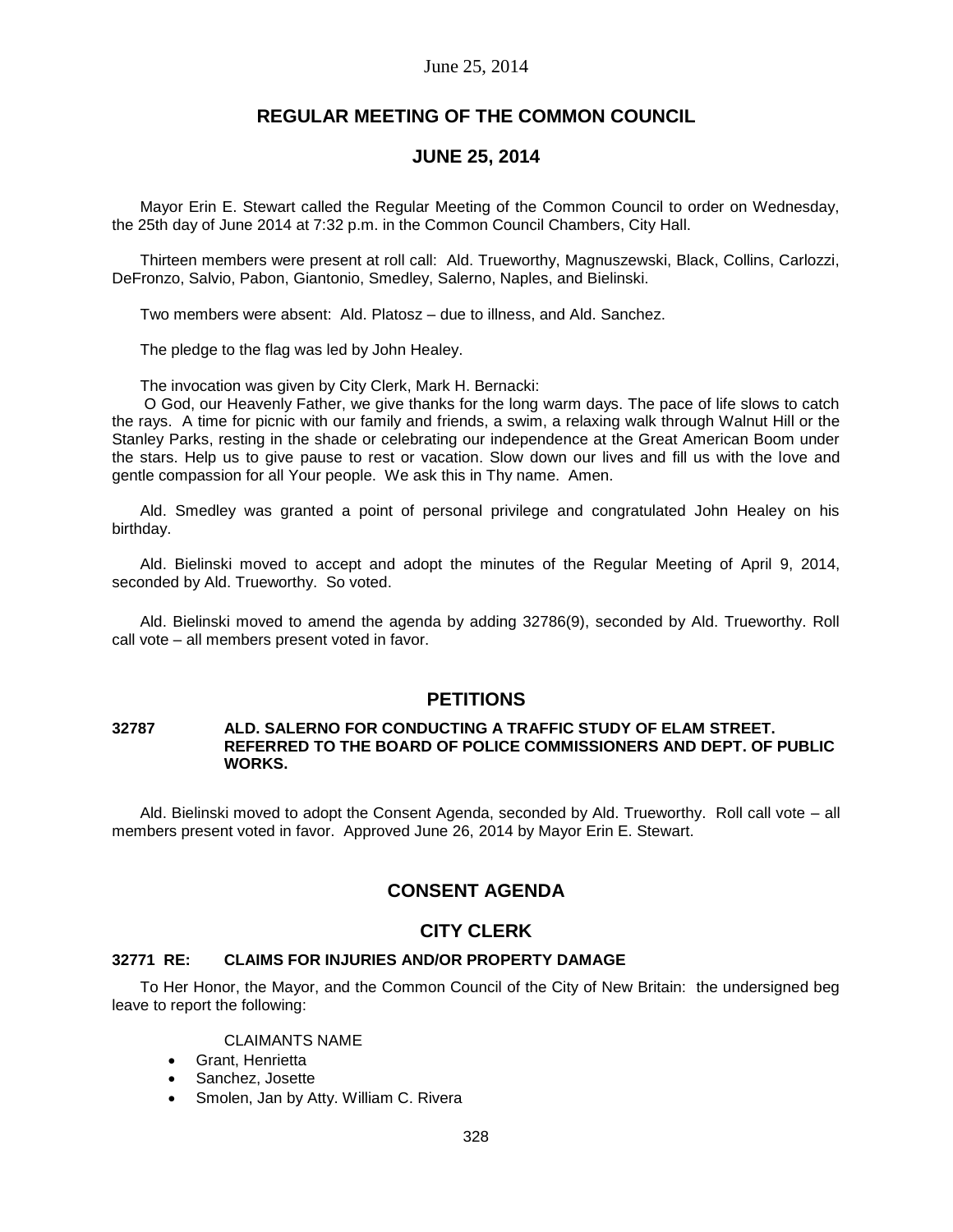- Stewart/Tinker, Ms. By Atty. Vincent Provenzano
- Vazquez, Cesar by Atty. Joseph P. McDonald

## Mark H. Bernacki City Clerk

# **FINANCE DEPARTMENT**

## **32772 RE: LINE ITEM TRANSFERS - 6/4/2014 THRU 6/18/2014**

To Her Honor, the Mayor, and the Common Council of the City of New Britain: the undersigned beg leave to report the following:

In accordance with the city of New Britain ordinance of Article VII – Finance, Section 2-494(3), the following departments have transferred monies from one line item to another within their departmental budget (total department budget has not changed). Each transfer will be continuously numbered from month to month throughout the fiscal year. This report represents the transfers executed by the mayor in accordance with the aforementioned ordinance for the period ending June 18, 2014

| 14. | Department:<br>From:      | Fire<br>001212002-5337                                                                              | (Training/Conferences)           |  |
|-----|---------------------------|-----------------------------------------------------------------------------------------------------|----------------------------------|--|
|     | To:                       | 001212002-5334                                                                                      | (Employee Physicals)             |  |
|     | Amount:                   | \$10,000.00                                                                                         |                                  |  |
|     | <b>Brief Description:</b> | Funds needed for employee physicals which are required every<br>two years by union contract         |                                  |  |
| 15. | Department:               | Fire                                                                                                |                                  |  |
|     | From:                     | 001212002-5659                                                                                      | (Operating Materials & Supplies) |  |
|     | To:<br>Amount:            | 001212002-5334<br>\$10,000.00                                                                       | (Employee Physicals)             |  |
|     | <b>Brief Description:</b> | Funds needed for employee physicals which are required every                                        |                                  |  |
|     |                           | two years by union contract                                                                         |                                  |  |
| 16. | Department:               | Fire                                                                                                |                                  |  |
|     | From:                     | 001212002-5337                                                                                      | (Training/Conferences)           |  |
|     | To∶<br>Amount:            | 001212002-5334<br>\$5,000.00                                                                        | (Employee Physicals)             |  |
|     | <b>Brief Description:</b> | Due to budget short fall, the Fire Department needs additional                                      |                                  |  |
|     |                           | funds for OSHA mandated physicals                                                                   |                                  |  |
| 17. | Department:               | Fire                                                                                                |                                  |  |
|     | From:                     | 001212002-5659                                                                                      | (Operating Material & Supplies)  |  |
|     | To:                       | 001212002-5334                                                                                      | (Employee Physicals)             |  |
|     | Amount:                   | \$3,000.00                                                                                          |                                  |  |
|     | <b>Brief Description:</b> | Due to budget short fall, the Fire Department needs additional<br>funds for OSHA mandated physicals |                                  |  |
|     |                           | Pohocca Salorni                                                                                     |                                  |  |

Rebecca Salerni Deputy Finance Director

## **32773 RE: FISCAL YEAR 2014 OPERATING RESULTS**

To Her Honor, the Mayor, and the Common Council of the City of New Britain: the undersigned beg leave to report the following:

Attached is an estimation of the FY14 operating results as of 6/18/2014.

(Attachment on file in the Town Clerk's Office.)

Rebecca Salerni Finance Department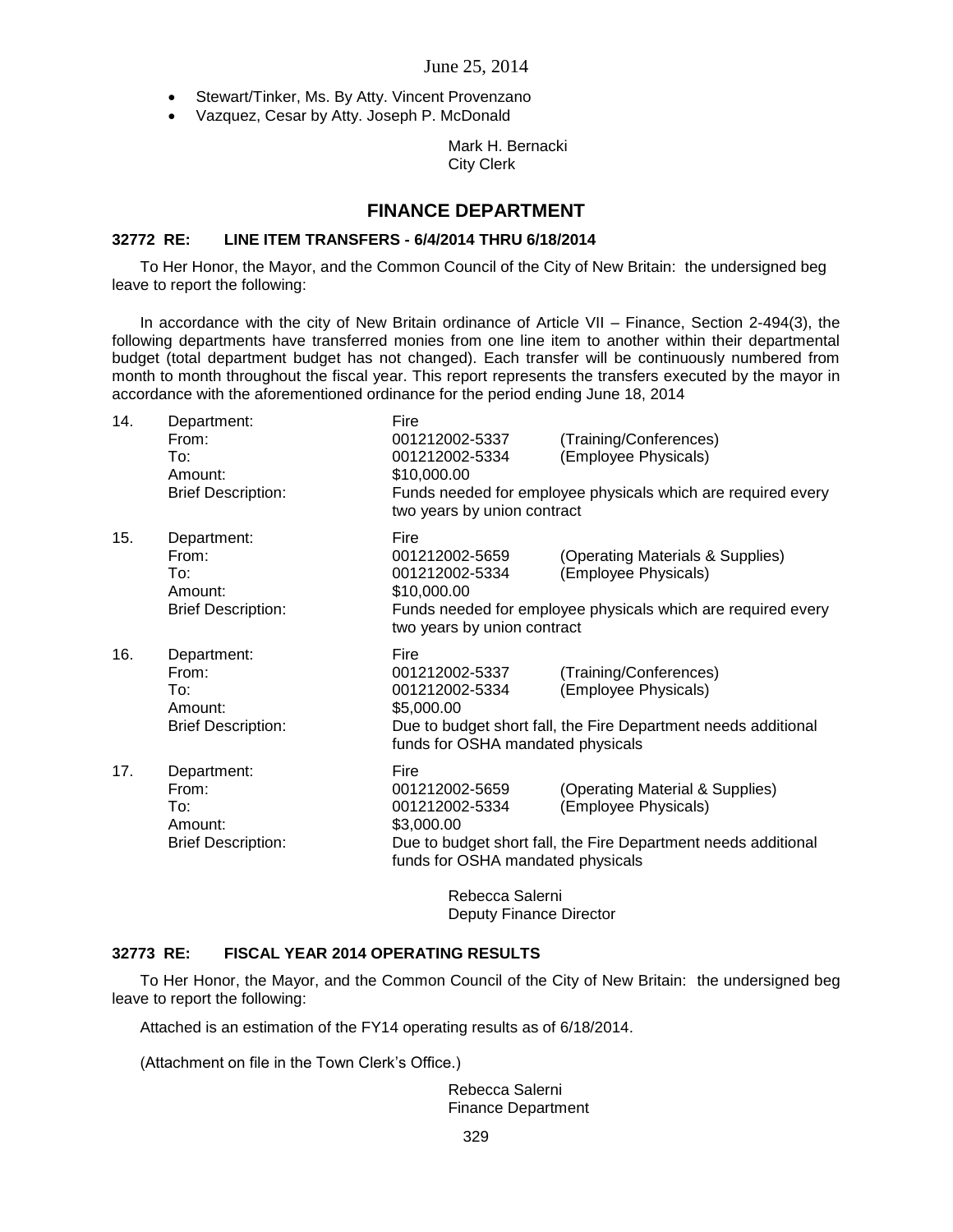# **PURCHASING DEPARTMENT**

### **32774 RE: PARK CONCESSION RIGHTS - PARKS AND RECREATION DEPT**

To Her Honor, the Mayor, and the Common Council of the City of New Britain: the undersigned beg leave to report the following:

Public Bid No. 3792 was solicited and received in accordance with the Purchasing Ordinances of the City of New Britain for Park Concession Rights at various City Parks. Under the terms of this public bid, bidders were to offer payment to the City for the right to provide concession services at various City Parks.

Invitations to bid were solicited and the bid was duly advertised in the New Britain Herald, the City and State of Connecticut's Department of Administration Services websites and mailed to thirty-eight (38) Concession Companies. The Purchasing Agent did not receive any letters from the Concession Companies on the mailing list who indicated they could not provide a response to the bid request. The responses received are on file in the Town Clerk's Office.

The bids were reviewed for conformance to specifications by the Public Works Department, Parks and Recreation Division's Administration and the Purchasing Agent. Incredible Dog of Meriden, CT. who submitted the highest bid for Walnut Hill Park did not meet all of the bid specifications and withdrew their bid for the concession rights. Therefore the Deputy Director of the Public Works Department is recommending that Plagia Company, Inc. of Waterbury, CT. be awarded the Concession Rights for Chesley Park, A.W. Stanley Park, Stanley Quarter Park, Washington Park, Willow Street Park, Walnut Hill Park and Willow Brook Pool, who offered a payment of \$3,053.00 to the City for these Parks and to What Up Dog of New Britain, CT. be awarded the Concession Right for Osgood Park, who was the only one who offered a payment of \$50.00 to the City for this Park.

RESOLVED: That the Purchasing Agent is hereby authorized to grant Plagia Company, Inc. of Waterbury, CT. the concession rights for Chesley Park, A.W. Stanley Park, Stanley Quarter Park, Washington Park, Willow Street Park, Walnut Hill Park and Willow Brook Pool and What Up Dog the concession rights for Osgood Park in accordance with the payment, terms and specifications of Public Bid No. 3792.

#### Jack Pieper Purchasing Agent

# **32775 RE: LAPTOP COMPUTERS FOR THE NEW BRITAIN POLICE DEPARTMENT**

To Her Honor, the Mayor, and the Common Council of the City of New Britain: the undersigned beg leave to report the following:

In accordance with City Code of Ordinances, Chapter 2, Article VIII, Division 1, Section 2-538 (a), a purchase order was requested by the New Britain Police Department for the following under the State of Connecticut's Cooperative Purchasing Plan:

| Supplier        | Item                                           | Total Price |
|-----------------|------------------------------------------------|-------------|
| Telrepco        | Ten (10) Laptop Computers, Memory Modules, and | \$39.190.00 |
| Wallingford, CT | DC Power Adapters                              |             |

The New Britain Police Department requested the purchase of ten (10) Panasonic Toughbook laptop computers and associated installation accessories utilizing the State of Connecticut's Contract Award #13PSX0059. These laptops will be installed in the ten (10) new vehicles ordered last year under the 2013-2014 Capital Equipment Bond Program. Purchase of these ten (10) Patrol Vehicles was approved by the Council on November 13, 2013. Funding is available for this purchase in the Police Department's account number 289211128-5740, Asset Forfeiture, Federal, Other Miscellaneous Equipment.

BE IT RESOLVED: That the Purchasing Agent is hereby authorized to issue a purchase order for \$39,190.00 to Telrepco of Wallingford, CT for the purchase of ten (10) Panasonic Toughbook laptop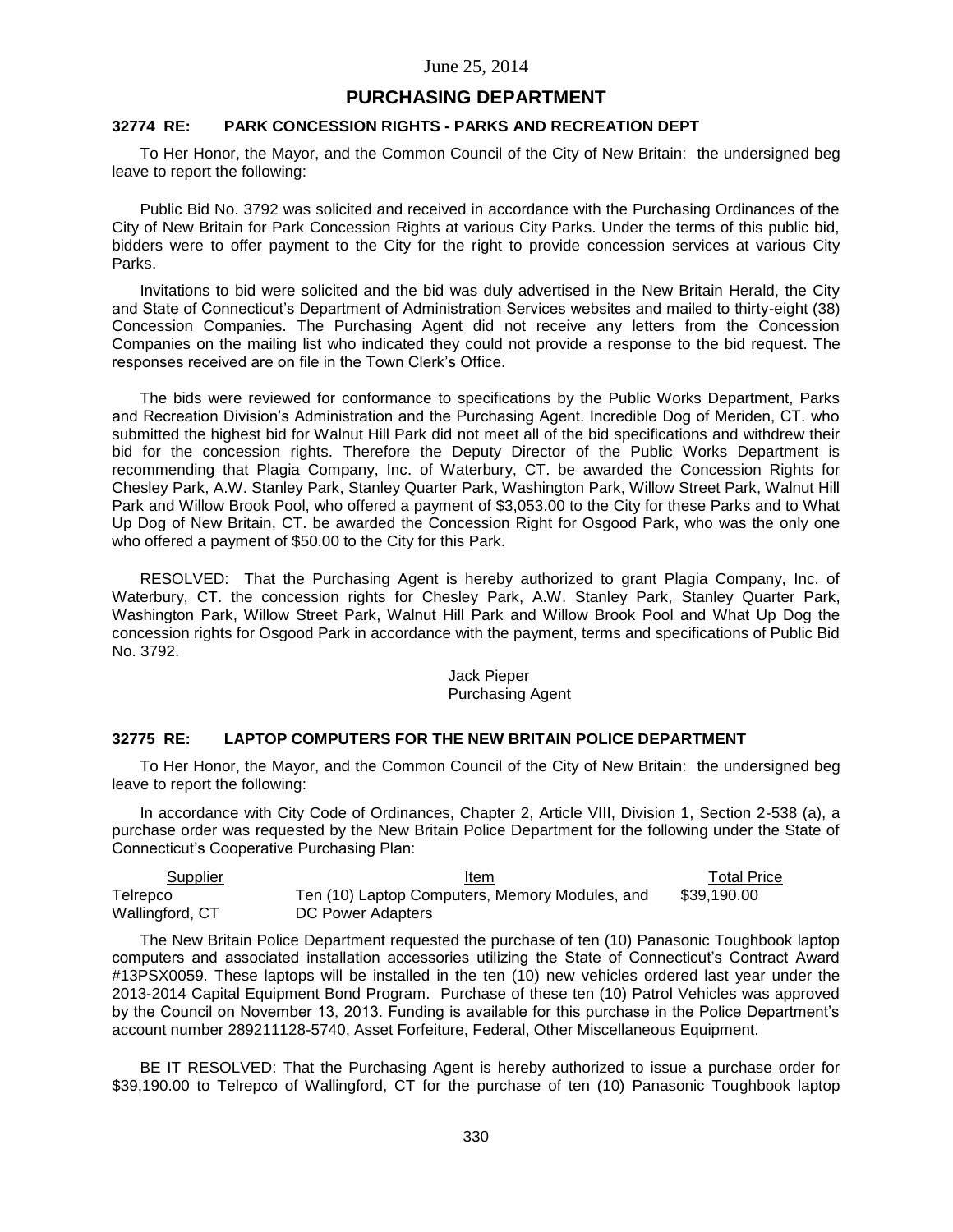computers and associated installation accessories for the New Britain Police Department utilizing the State of Connecticut's Contract Award #13PSX0059.

> Jack Pieper Purchasing Agent

# **32776 RE: WORK STATIONS FOR THE NEW BRITAIN POLICE DEPARTMENT**

To Her Honor, the Mayor, and the Common Council of the City of New Britain: the undersigned beg leave to report the following:

In accordance with City Code of Ordinances, Chapter 2, Article VIII, Division 1, Section 2-538 (a), a purchase order was requested by the New Britain Police Department for the following under the State of Connecticut's Cooperative Purchasing Plan:

| Supplier      | Item                  | <b>Total Price</b> |
|---------------|-----------------------|--------------------|
| <b>OFI</b>    | Six (6) Work Stations | \$17.764.24        |
| Newington, CT |                       |                    |

The New Britain Police Department requested the purchase of six (6) new work stations utilizing the State of Connecticut's Contract Award #07PSX0275. Two (2) of the work stations are for the Youth Bureau. These work stations will be installed to allow the assignment of two (2) more detectives to the Youth Bureau to bring increased efficiency and timeliness to their case load. Four (4) of the work stations will be for the Patrol Supervisors. These four (4) work stations are needed and will be installed to accommodate four (4) additional supervisors in the Police Department. Funding is available for this purchase in the Police Department's account number 289211128-5740, Asset Forfeiture, Federal, Other Miscellaneous Equipment.

BE IT RESOLVED: That the Purchasing Agent is hereby authorized to issue a purchase order for \$17,764.24 to OFI of Newington, CT for the purchase of six (6) work stations for the New Britain Police Department utilizing the State of Connecticut's Contract Award #07PSX0275.

> Jack Pieper Purchasing Agent

# **PARKS AND RECREATION DEPARTMENT**

### **32736-1 RE: REMOVAL OF DRAINAGE PIPE - WALNUT HILL PARK**

To Her Honor, the Mayor, and the Common Council of the City of New Britain: the undersigned beg leave to report the following:

In response to the City Council's petition #32736, the drainage pipe has been removed from the wooded site and will be removed from the maintenance grounds site by the end of the day on Friday, June 6, 2014.

> Matthew Cannata Chairman, Parks and Recreation Commission

# **TAX COLLECTOR**

### **32777 RE: TAX ABATEMENTS, CORRECTIONS AND REFUNDS**

To Her Honor, the Mayor, and the Common Council of the City of New Britain: the undersigned beg leave to report the following:

The Collector of Taxes has referred a list of tax abatements, corrections and refunds. Acceptance and adoption is respectfully recommended.

> Cheryl S. Blogoslawski Tax Collector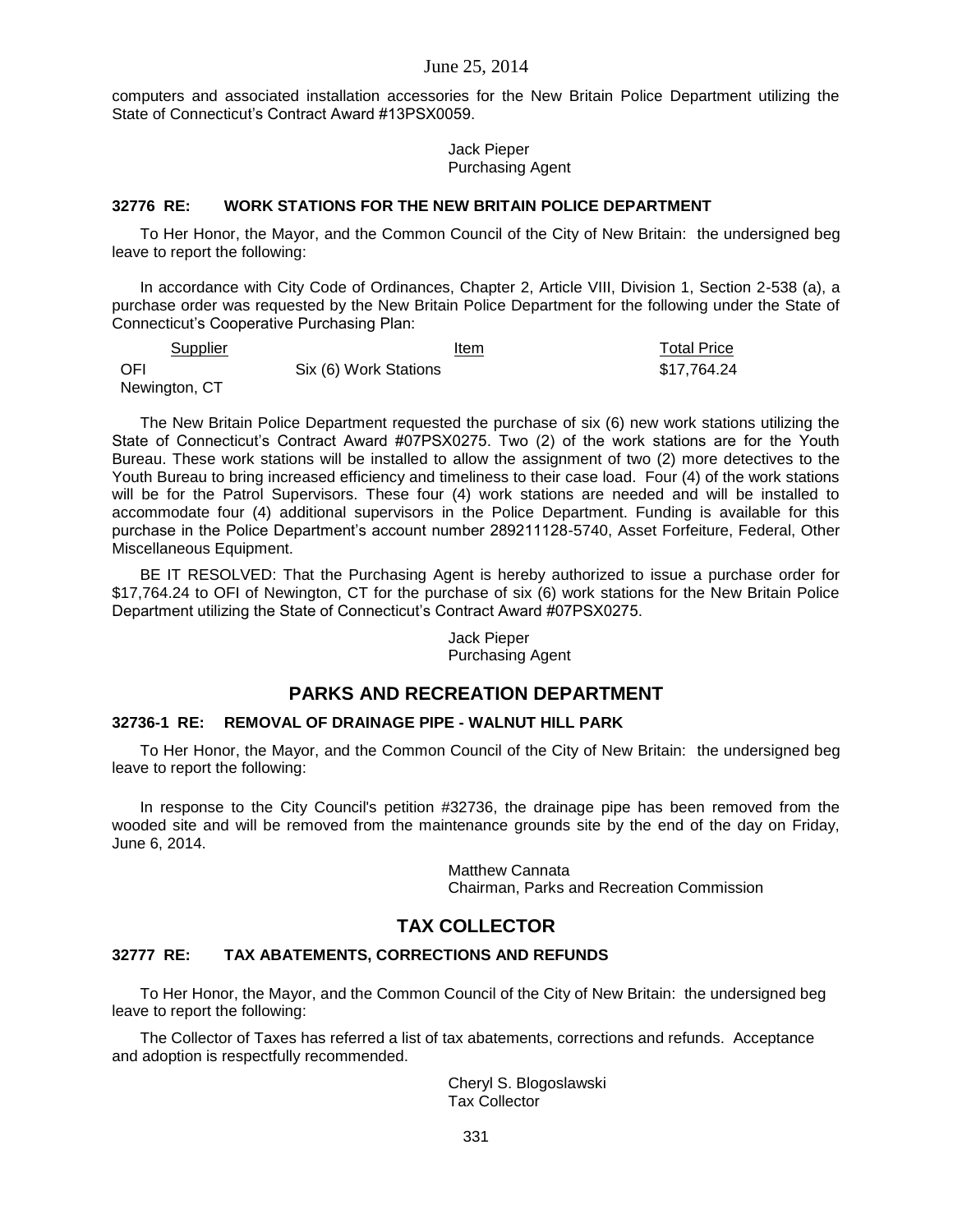# **NEW BUSINESS**

# **RESOLULTIONS**

#### **32778 RE: CONTRACT AMENDMENT WITH ALDEN NOVAK & DODD, INC. FOR PROFESSIONAL SERVICES FOR THE TAX DEPARTMENT AND THE ASSESSOR'S OFFICE**

To Her Honor, the Mayor, and the Common Council of the City of New Britain: the undersigned beg leave to recommend the adoption of the following:

WHEREAS, at its Regular Meeting of August 9, 2000, the Common Council authorized via Resolution 26019 a professional services contract between the City of New Britain and Alden Novak & Dodd, Inc., the agreement was in effect through June 30, 2001 with extensions of the contract through June 30, 2014, was subsequently approved by the Common Council; and

WHEREAS, the City Assessor requests authorization for a contract amendment to provide for another extension of the professional services agreement with Alden Novak & Dodd, Inc. through June 2015; services provided include software support for the Tax Department and the Assessor's applications, such as:

- Revision of software as required;
- Support for City personnel in the operation of the applications;
- Conversion of magnetic media for communications with the State of Connecticut and outside printing services:
- Maintenance of a link to CAMA system; and,

WHEREAS, the proposed amendment specifies the annual cost of \$18,480.00 for the services which this amount has been budgeted for in FY 14-15 in account number 001107001-5352, General Fund, Data Processing;

RESOLVED, that the Purchasing Agent is hereby authorized to execute a contract amendment for another one-year period with Alden Novak & Dodd, Inc. in the amount of \$18,480 for the provision of professional services described above.

#### Alderman Michael Trueworthy

Ald. Trueworthy moved to accept and adopt, seconded by Ald. Bielinski. So voted. Approved June 26, 2014 by Mayor Erin E. Stewart.

## **32779 RE: BUDGET AMENDMENT - FIREWORKS JULY 4, 2014**

To Her Honor, the Mayor, and the Common Council of the City of New Britain: the undersigned beg leave to recommend the adoption of the following:

PURPOSE: To authorize the Mayor to sign a contract, all permits, and firework documents related to the firework show on July 4, 2014. In addition the City has a fiscal year that ends at June 30<sup>th</sup> and a new fiscal year begins on July 1<sup>st</sup>. The Finance Department needs time to process the payment for July 4th, but the July  $4^{th}$  Fireworks budget money is not available until July 1<sup>st</sup> of FY 15. Due to the timing of this transaction happening at fiscal year end, the cost of the July 4, 2014 fireworks celebration will come out of Fund 256, the on-going Fireworks Fund.

Whereas, the Purchasing Agent for the City of New Britain went out to bid for a \$25,000 firework show, and

Whereas, over 45,000 people were in attendance for last year's firework show at Stanley Quarter Park, and

Whereas, the Parks and Recreation administration has analyzed the bids that were received and interviewed the most responsible bidder and is recommending Pyrotecnico out of New Castle, Pennsylvania, and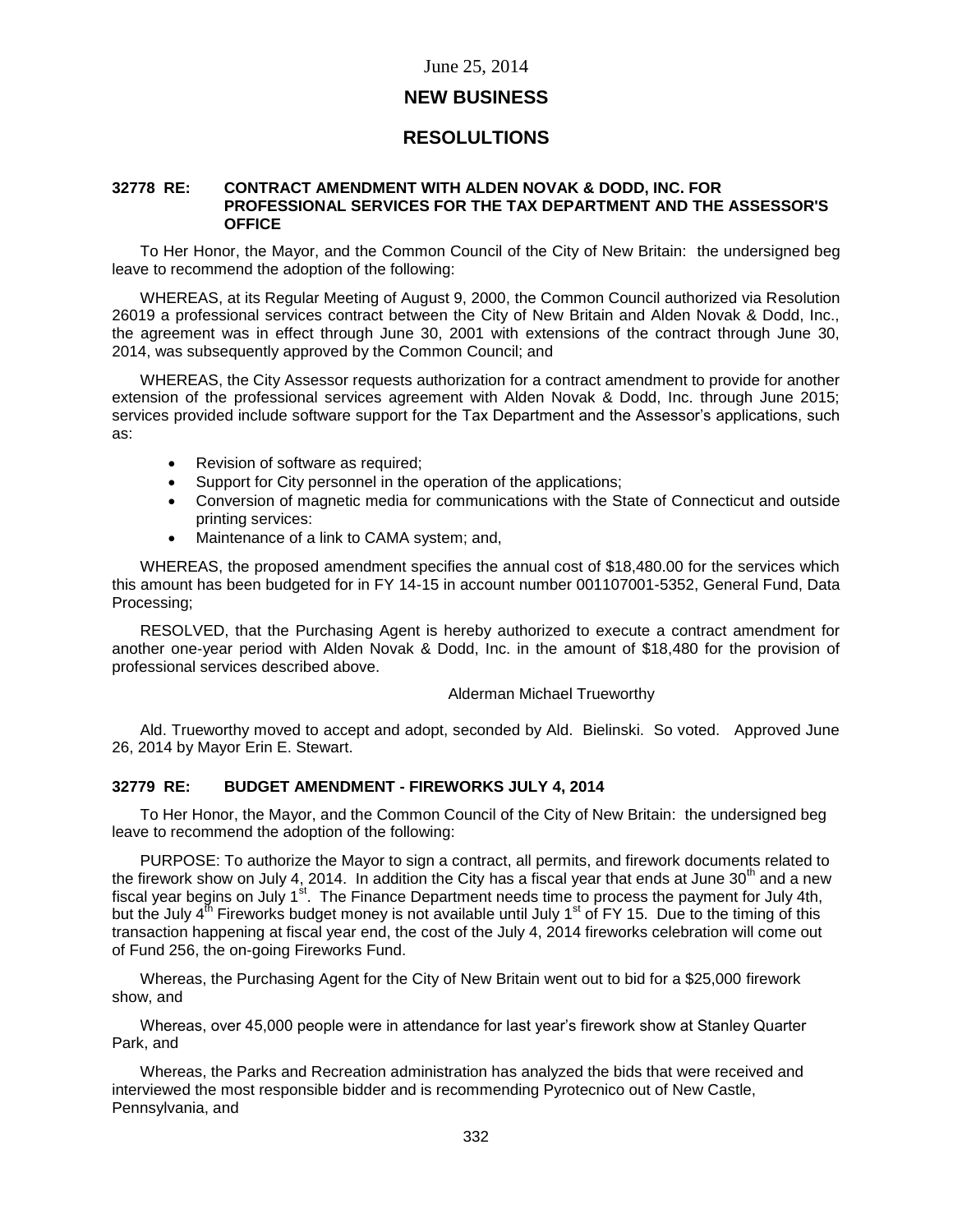Whereas, Pyrotecnico offered the largest number of shells and sizes as desired by the Parks & Recreation Division, and

Whereas, there is \$25,000 set aside for this purpose in the FY 15 General Fund Budget in 001625101-7010 Transfer Out to Other Funds,

Therefore, Be It Resolved, that the Fireworks Fund budget be amended for this purpose as follows:

| Increase Revenues:     |                                             |              |
|------------------------|---------------------------------------------|--------------|
| 256417004-4512         | <b>Fireworks Fund - Donations</b>           | \$<br>15,000 |
| 256417004-6001         | Fireworks Fund - Transfer from General Fund | \$<br>25,000 |
|                        |                                             | \$<br>40,000 |
| Increase Expenditures: |                                             |              |
| 256417004-5122         | Fireworks Fund - Overtime                   | \$<br>8,000  |
| 256417004-5220         | Fireworks Fund - MERF Employer Share        | \$<br>1.500  |
| 256417004-5231         | Fireworks Fund - Medicare Employer Share    | \$<br>500    |
| 256417004-5807         | Fireworks Fund $-$ July $4th$ Fireworks     | \$<br>25,000 |
| 256417004-5897         | Fireworks Fund - Miscellaneous              | \$<br>5,000  |
|                        |                                             | \$<br>40.000 |

Alderwoman Shirley Black Alderman David DeFronzo Alderman Jamie Giantonio Alderwoman Eva Magnuszewski Alderman Daniel Salerno

Ald. Giantonio moved to accept and adopt, seconded by Ald. DeFronzo. So voted. Approved June 26, 2014 by Mayor Erin E. Stewart.

### **32780 RE: JULY IS RECREATION AND PARKS MONTH**

To Her Honor, the Mayor, and the Common Council of the City of New Britain: the undersigned beg leave to recommend the adoption of the following:

Resolution Summary: It's July—the kickoff of the summer season. It's time to enjoy what our New Britain Parks and Recreation Department offers. Play your favorite sport, visit the outdoors, spend time with family and friends, or just kick back and relax in your favorite park. That's why the National Recreation and Park Association has designated July as Recreation and Parks Month.

WHEREAS, the New Britain Parks and Recreation Department brings visibility to parks and recreation, and quality sports programs, and

WHEREAS, parks, recreation activities, and leisure experiences provide opportunities for young people to live, grow, and develop into contributing members of society, and

WHEREAS, parks and recreation creates lifelines and grows life experiences for people of all ages in our community, and

WHEREAS, the New Britain Parks and Recreation Department generates opportunities for people to come together and experience a sense of community through fun recreational pursuits, and special events, and

WHEREAS, with the help of the Mayor and Common Council, the Department has been able to celebrate various park improvements such as:, the renovation of the Darius Miller Band Shell, installation of state of the art synthetic turf and NCAA official standard nine lane track at Veterans Stadium, the redesign of Stanley Golf Course, and the renovation, repointing, and cleaning of four different war monuments throughout the City.

WHEREAS, parks and recreation agencies provide outlets for physical activities, socialization and stress reducing experiences, and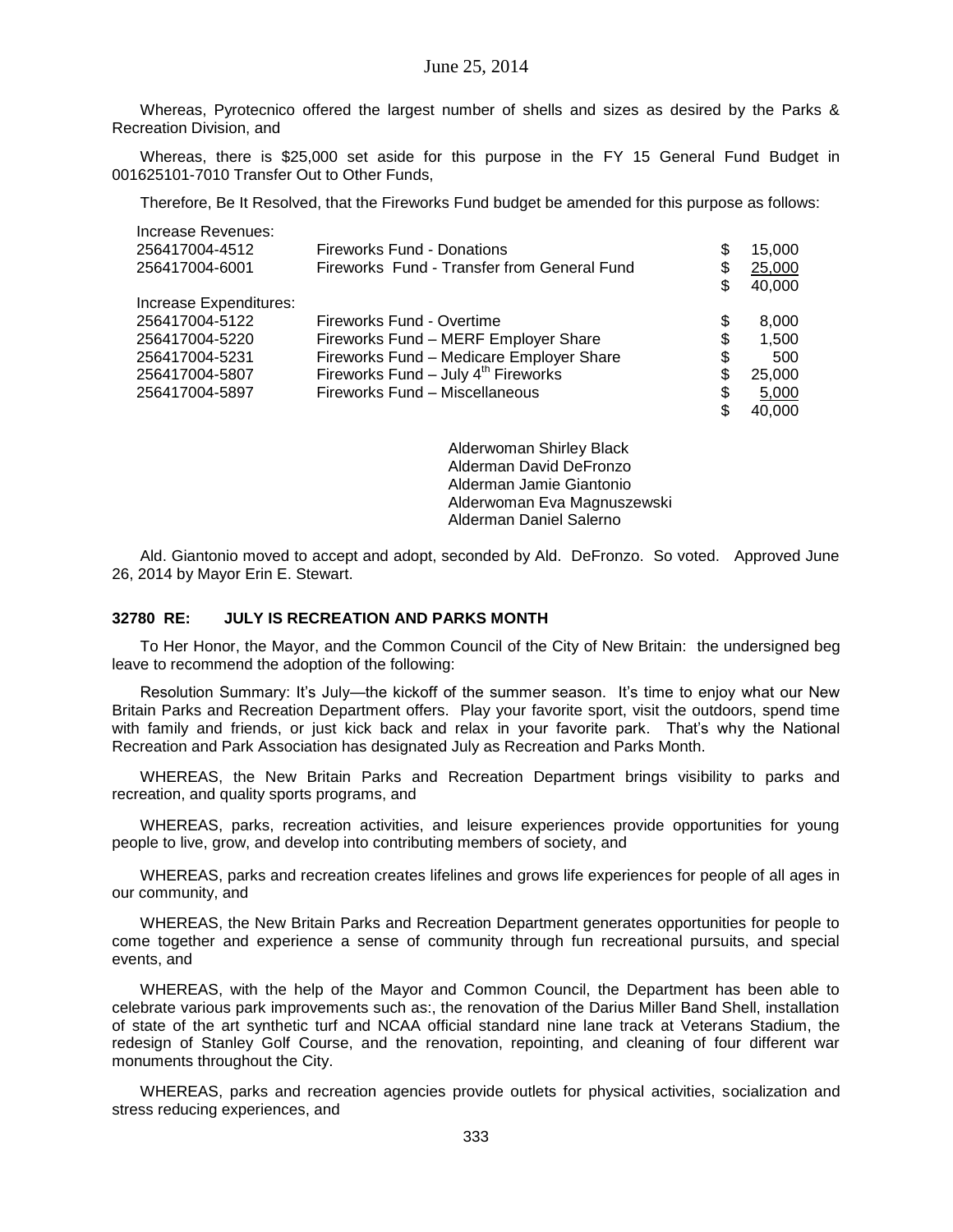WHEREAS, parks, playgrounds, pools, camp totalrec, stadiums, sports fields, golf courses, after school programs, concerts, schools, Major League sporting events, open spaces, and historic sites make a community attractive and desirable place to live, work, play, and visit to contribute to our ongoing economic vitality, and

WHEREAS, parks, greenways, and open space provide a welcome respite from our fast paced, high tech lifestyles while protecting and preserving our natural environment, and

WHEREAS, the New Britain Parks and Recreation initiative of "The Benefits are Endless" is demonstrated in four major areas: benefits to the individual, community, environment and economy, NOW, THEREFORE BE IT

RESOLVED, that we announce that **July is Recreation and Parks Month** and encourage all citizens to celebrate by participating in one or more of the thousands of activities offered by the New Britain Parks and Recreation Department.

> Alderwoman Shirley Black Alderman David DeFronzo Alderman Jamie Giantonio Alderwoman Eva Magnuszewski Alderman Daniel Salerno

Ald. Defronzo moved to accept and adopt, seconded by Ald. Giantonio. So voted. Approved June 26, 2014 by Mayor Erin E. Stewart.

### **32781 RE: LEASE AGREEMENT WITH CRYSTAL POND LLC FOR 70 HARVARD STREET**

To Her Honor, the Mayor, and the Common Council of the City of New Britain: the undersigned beg leave to recommend the adoption of the following:

Resolution Summary: To lease a small piece of surplus property to Crystal Pond LLC.

WHEREAS, Crystal Pond LLC owns property located at 50 Harvard Street in New Britain, Connecticut; and

WHEREAS, Collier Electrical Company operates a business at this location and requires additional parking for its employees and company vehicles; and

WHEREAS, the City of New Britain owns the adjacent property known as 70 Harvard Street which includes a small area of surplus triangular property consisting of 348 square feet which can be leased to Crystal Pond LLC. for additional parking for Collier Electrical Company; and

WHEREAS, Crystal Pond LLC. has requested that it be permitted to lease this parcel for ten (10) years for no consideration; and

WHEREAS, the City of New Britain does not use this section of property located at 70 Harvard Street; NOW, THEREFORE, BE IT

RESOLVED, that Erin E. Stewart, Mayor, be and is hereby authorized to enter into a Lease Agreement with Crystal Pond LLC.

> Alderman Carlo Carlozzi, Jr. Alderwoman Eva Magnuszewski Alderman Don Naples Alderman Emmanuel Sanchez

Ald. Carlozzi moved to accept and refer to the Committee on Planning, Zoning and Housing, seconded by Ald. Trueworthy. So voted. Approved June 26, 2014 by Mayor Erin E. Stewart.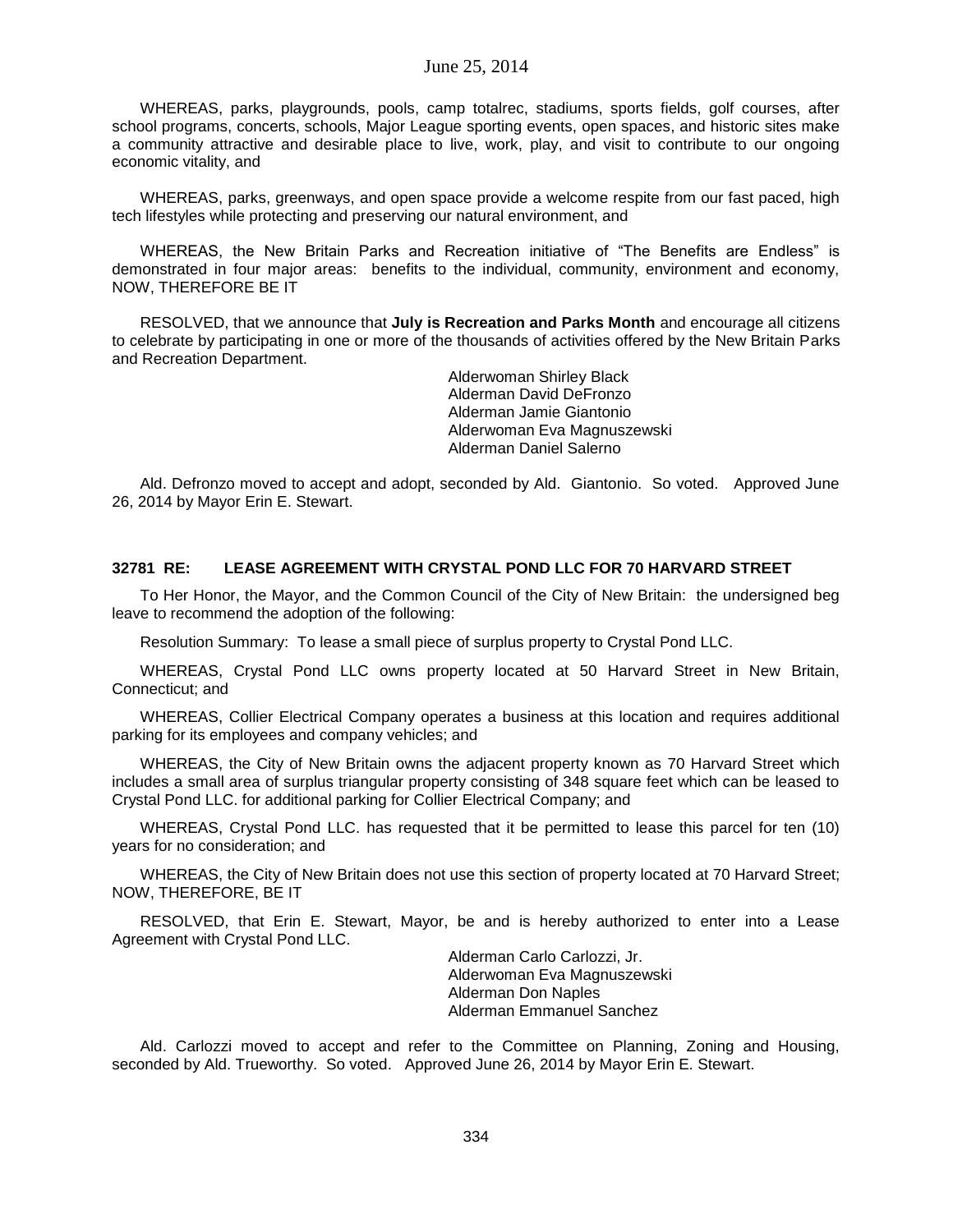# **32782 RE: BUDGET TRANSFER - A.W. STANLEY PARK**

To Her Honor, the Mayor, and the Common Council of the City of New Britain: the undersigned beg leave to recommend the adoption of the following:

Overview: The purpose of this resolution is to transfer unspent budgeted monies in the Mayor's Office over to the Park Maintenance Building Grounds, Maintenance, and Repairs account in order to make needed repairs in order to have the A.W. Stanley Park Pool up and operational this summer.

Whereas, A.W. Stanley Pool is in need of major repairs before it can open this summer. It is necessary to replace the existing skimmer main line around the entire perimeter of the pool. In addition all 32 skimmer lines to the main line need to be disconnected and re-connected. Finally the pool requires the installation of 12 3/4 inch drains at each manhole location for the purposes of winterization. Total cost of the materials, labor, and equipment is \$19,000, and

Whereas, the Office of the Mayor anticipates being under budget by at least \$19,000 as of the end of fiscal year 2014 and wishes to transfer these funds to the Park Maintenance Building, Grounds, Maintenance & Repairs account for the express purpose of making the above repairs, and

Whereas, there are monies available in the Office of the Mayor's Economic Development expenditure accounts,

Therefore, Be it Resolved, that the FY 2013-2014 General Fund Budget be transferred for this purpose as follows:

|                |                                         | Current       | Increase    | Amended       |
|----------------|-----------------------------------------|---------------|-------------|---------------|
| Account #      | Description                             | <b>Budget</b> | /(Decrease) | <b>Budget</b> |
| 001105002-5342 | Economic Development                    | 109.283       | (19.000)    | 90.283        |
| 001419004-5435 | Building, Grounds Maintenance & Repairs | 15.000        | 19.000      | 34.000        |

Alderwoman Shirley Black Alderman David DeFronzo Alderman Jamie Giantonio Alderwoman Eva Magnuszewski Alderman Daniel Salerno

Ald. Salerno moved to accept and adopt, seconded by Ald. Giantonio. So voted. Approved June 26, 2014 by Mayor Erin E. Stewart.

#### **32783 RE: ARTS GRANT BUDGET AMENDMENT \$71,956**

To Her Honor, the Mayor, and the Common Council of the City of New Britain: the undersigned beg leave to recommend the adoption of the following:

Whereas, resolution #32468 authorized the preparation and execution of all necessary documents for acceptance of the Connecticut Department of Economic and Community Development Arts Grant to promote the arts in New Britain.

Whereas, the total grant award is \$71,956. The grant period is from July 1, 2013 until June 30, 2014 and the City has requested an extension. The City has received the \$71,956 in June 2014 and plans on cutting checks to organizations based on the recommendations of the New Britain Commission of the Arts.

Whereas, the purpose of this resolution is to set up a budget for this grant in the Capital Non-Recurring Fund.

Therefore, Be it Resolved, that the Capital Non-Recurring Fund Budget be amended for this purpose as follows: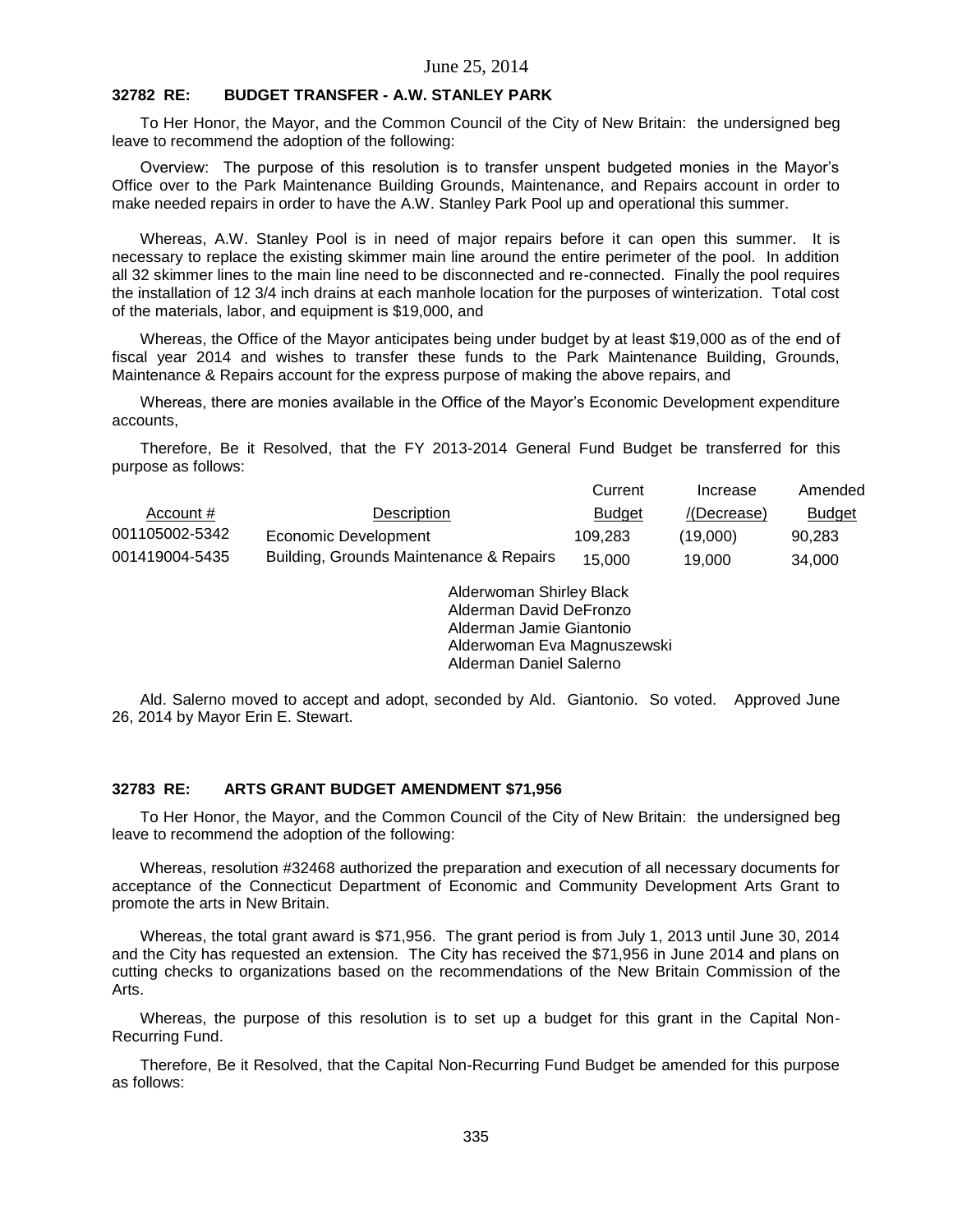| Increase Revenue:        |                                                              | Original<br><b>Budget</b> | Increase | <b>Revised Budget</b> |
|--------------------------|--------------------------------------------------------------|---------------------------|----------|-----------------------|
| 003092014-4232           | Revenue CNR Year 2014 -<br><b>Grants &amp; Contributions</b> | \$0                       | \$71.956 | \$71.956              |
| Increase<br>Expenditure: |                                                              |                           |          |                       |
| 0030500114-54086         | CNR Mayor's Office FY 14<br>Arts                             | \$0                       | \$71.956 | \$71.956              |

Alderman Don Naples Alderman Adam Platosz

Ald. Naples moved to accept and adopt, seconded by Ald. Bielinski. Roll call vote – All members present voted in favor. Approved June 26, 2014 by Mayor Erin E. Stewart.

### **32784 RE: INCREASING PARKING RATES**

To Her Honor, the Mayor, and the Common Council of the City of New Britain: the undersigned beg leave to recommend the adoption of the following:

WHEREAS, Public Works Fleet and Facilities Division is charged with the management of the city owned parking system including on-street parking and parking garages;

WHEREAS, parking rates for on-street parking and parking garages have not been increased since 2010, but the costs associated with providing newer and more modern parking systems, like parking meter kiosks which take credit cards, have resulted in higher annual costs for the city;

WHEREAS, revenue projections for parking revenue included in the FY-15 Budget which was passed by the New Britain City Council were based on increasing rates for both on-street parking and parking in the city parking garages;

WHEREAS, to best meet parking revenue projections for FY-15, Public Works Fleet and Facilities Division needs to have new rates in place by August 1, 2014;

WHEREAS, the new rates proposed for city owned on-street parking and parking garages is as follows:

Blogoslawski Garage Increase hourly rate by \$.50 Current rate \$1.50 hour

Szczesny Garage Increase hourly rate by \$.50 Current rate \$2.50 hour

Maximum of 5 hours \$15.00 Current maximum 5 hours \$12.50

Maximum of 8 hours \$16.00 Current maximum 8 hours \$12.00

Parking Meters & Kiosks Regular on street meters and kiosks increase to \$1.50 hour Pearl St/Badolato Dr/Bosco Dr. increase to \$2.00 hour

Parking Garage Monthly Rates All regular monthly parking rates to increase by \$5.00/month

WHEREAS, the rates and fees described within this resolution will not impact organizations and entities currently under contract with the city for parking usage within city owned facilities;

WHEREAS, increases to parking rates and fees have historically been handled and approved by the City's Parking Commission, but in the absence of a Parking Commission this item is being handled by the New Britain City Council;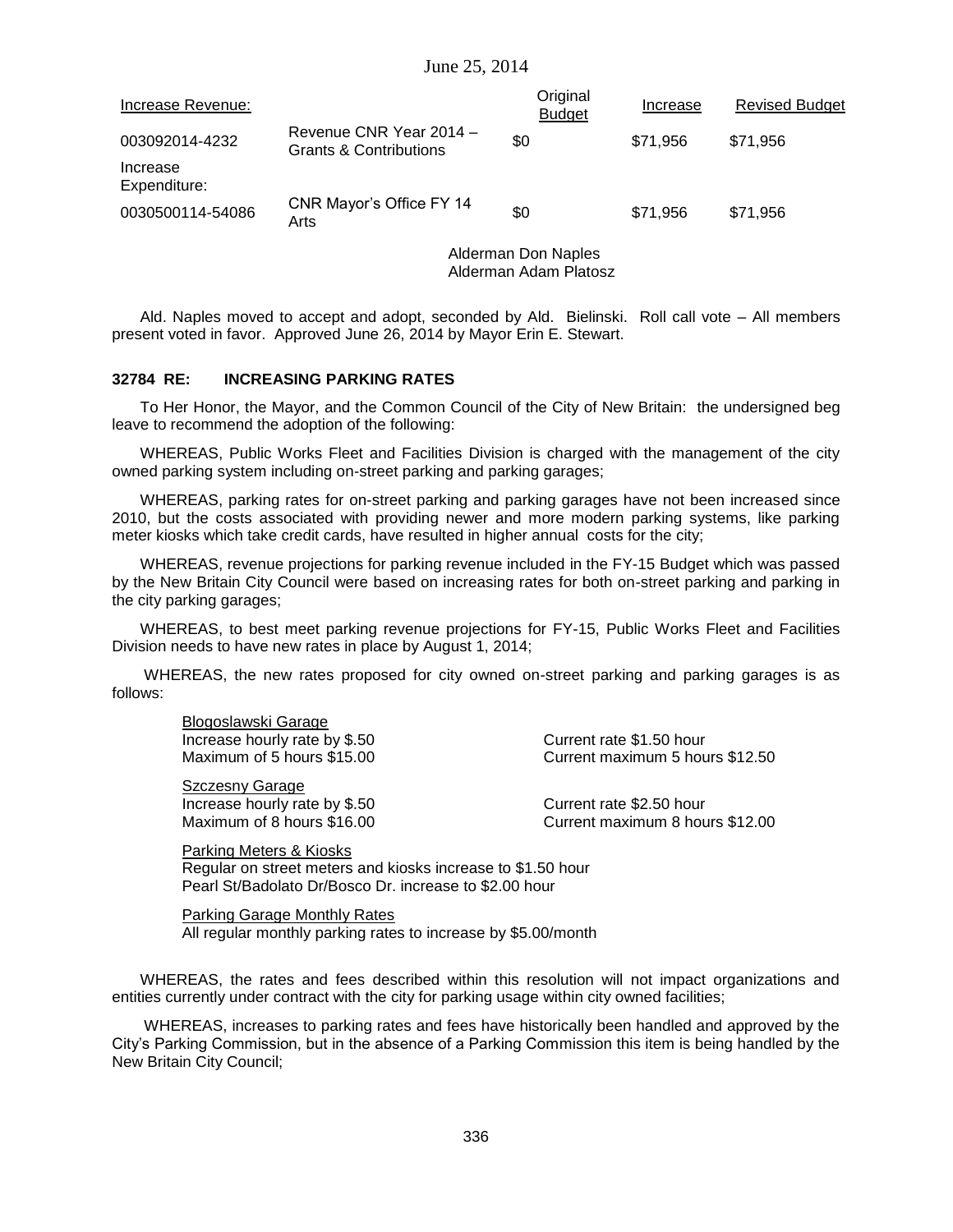THEREFORE Be It Resolved that the Common Council authorizes the City's Public Works Fleet and Facilities Division to adopt the parking rates described in this resolution, and to start billing at these rates beginning on August 1, 2014.

> Ald. Suzanne Bielinski Ald. Carlo Carlozzi, Jr. Ald. Jamie Giantonio Ald. Don Naples Ald. Eva Magnuszewski Ald. Emmanuel Sanchez

Ald. Bielinski moved to accept and refer to the Consolidated Committee and the Parking Commission, seconded by Ald. Collins. So voted. Approved June 26, 2014 by Mayor Erin E. Stewart.

#### **32785 RE: FISCAL YEAR 2015 BUILDING GENERAL FUND BUDGET TRANSFER**

To Her Honor, the Mayor, and the Common Council of the City of New Britain: the undersigned beg leave to recommend the adoption of the following:

Whereas, the mission of the Building/Code Enforcement Division is to promote minimum standards to insure the public safety, health and welfare insofar as they are affected by building construction, occupancy of buildings, structures and premises. It is their responsibility to enforce all regulations related to the construction process determined by the Connecticut General Statutes, the State Codes and City Ordinances.

Whereas, additional money would be needed to fund a housing inspector based on the large volume of calls the City of New Britain receives on a regular basis. Currently the division is severely backed up based on call volume and the funding of a housing inspector would help alleviate this issue.

Whereas, there are monies available in the Contingency account that can be allocated for this specific purpose.

Therefore, Be it Resolved, that the FY 2014-2015 General Fund Budget be transferred for this purpose as follows:

| Decrease Expenditure:    |                                                          | <b>FY 15 CC</b><br><b>Adopted Budget</b> | Increase/<br>(Decrease) | <b>FY 15</b><br>Revised<br><b>Budget</b> |
|--------------------------|----------------------------------------------------------|------------------------------------------|-------------------------|------------------------------------------|
| 001625101-5871           | Admin & Contingency -<br>Contingency                     | 800,000                                  | (66, 689)               | 733,311<br>\$.                           |
|                          | Total                                                    |                                          | (66, 689)               |                                          |
| Increase Expenditure:    |                                                          |                                          |                         |                                          |
| 001214002-5121           | <b>Building/Code Enforcement</b><br>- Full Time Salaries | 485,534                                  | 58.269                  | 543,803<br>\$.                           |
| 001626001-5220           | City Pension Contribution -<br><b>MERF</b> Employer      | 1,702,446                                | 7.575                   | \$1,710,021                              |
| 001626001-5231           | City Pension Contribution -<br>Medicare                  | 629,758                                  | 845                     | 630,603<br>\$                            |
|                          | Total                                                    |                                          | 66,689                  |                                          |
| Alderman Jamie Giantonio |                                                          |                                          |                         |                                          |

Assistant Minority Leader

Ald. Giantonio moved to accept and adopt, seconded by Ald. Pabon. Roll call vote – 12 in favor, 1 opposed. IN FAVOR: Ald. Magnuszewski, Black, Collins, Carlozzi, DeFronzo, Salvio, Pabon, Giantonio, Smedley, Salerno, Naples and Bielinski. OPPOSED: Ald. Trueworthy. Approved June 26, 2014 by Mayor Erin E. Stewart.